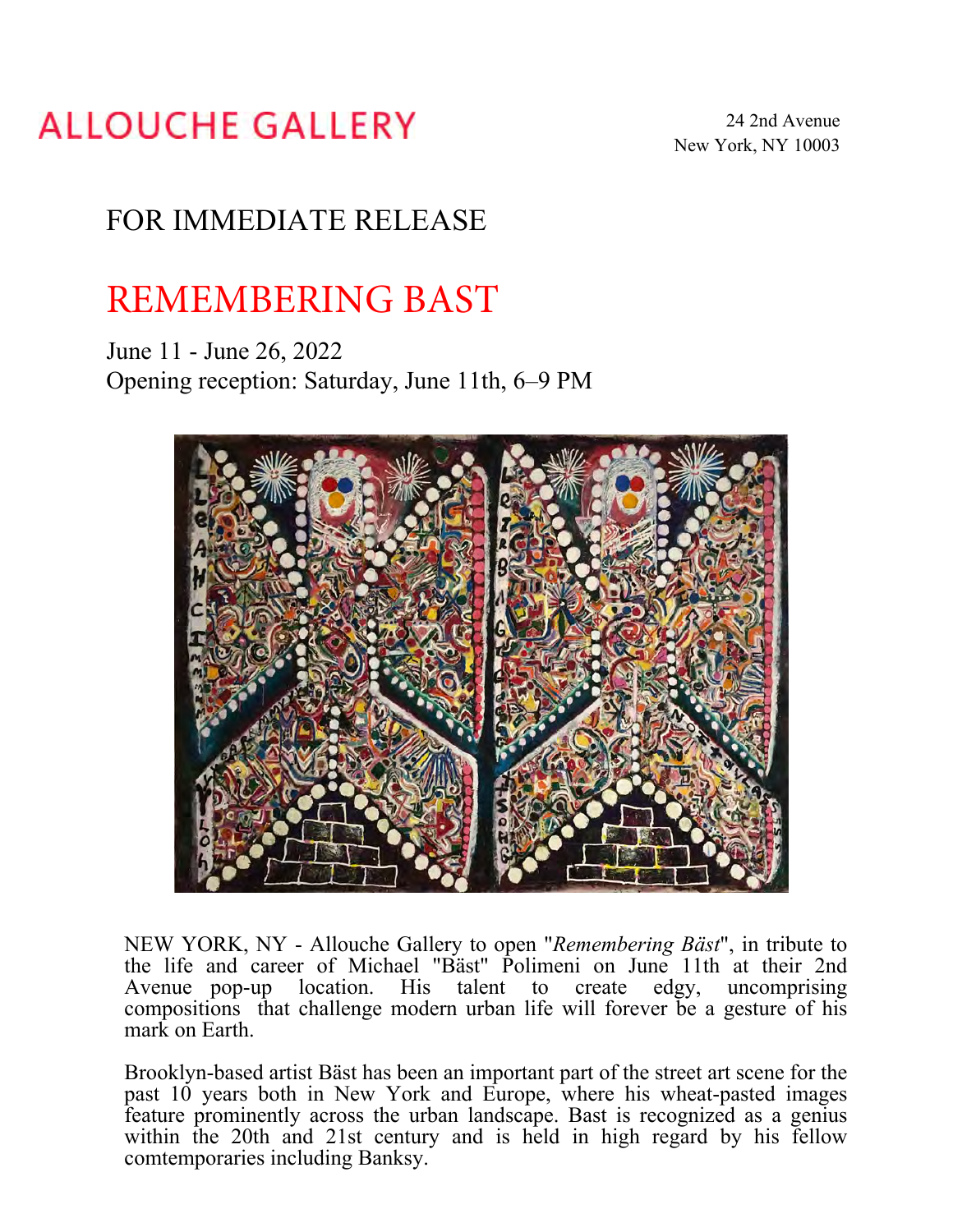Banksy on Bast: "His art is fast and loose and cheap, which is strangely why it endures, it's punchy and it has value. As the great disgraced film producer Robert Evans once said "it's irreverence that makes things sizzle, its irreverence that gives you a chance oftruly touching magic…"

Similarly to Basquiat who trailblazed the Manhattan art scene, Bäst has become an iconic figure within Brooklyn, unique with no compromise.

This body of work is the evolution of Bäst and ties together many of the different styles which he has created over the years. These paintings bright, colorful and celebratory. They exemplify Bäst's seminal style of blending abstraction and figuration, employing mixed media, found materials and autodidactic techniques.

If artists like Jean-Michel Basquiat and Keith Haring captured the speed and energy of New York, Bäst is the embodiment of Brooklyn – weirder, scrappier, hungrier. The anonymous artist blends aspects of Pop Art and Abstract Expressionism into his contemporary hieroglyphics. Incorporating anything and everything into his day-glo tinged visions – from cereal boxes to stray newspaper to scrap metal – Bäst keeps his place as one of New York's original, and most original, legendary street art forces.